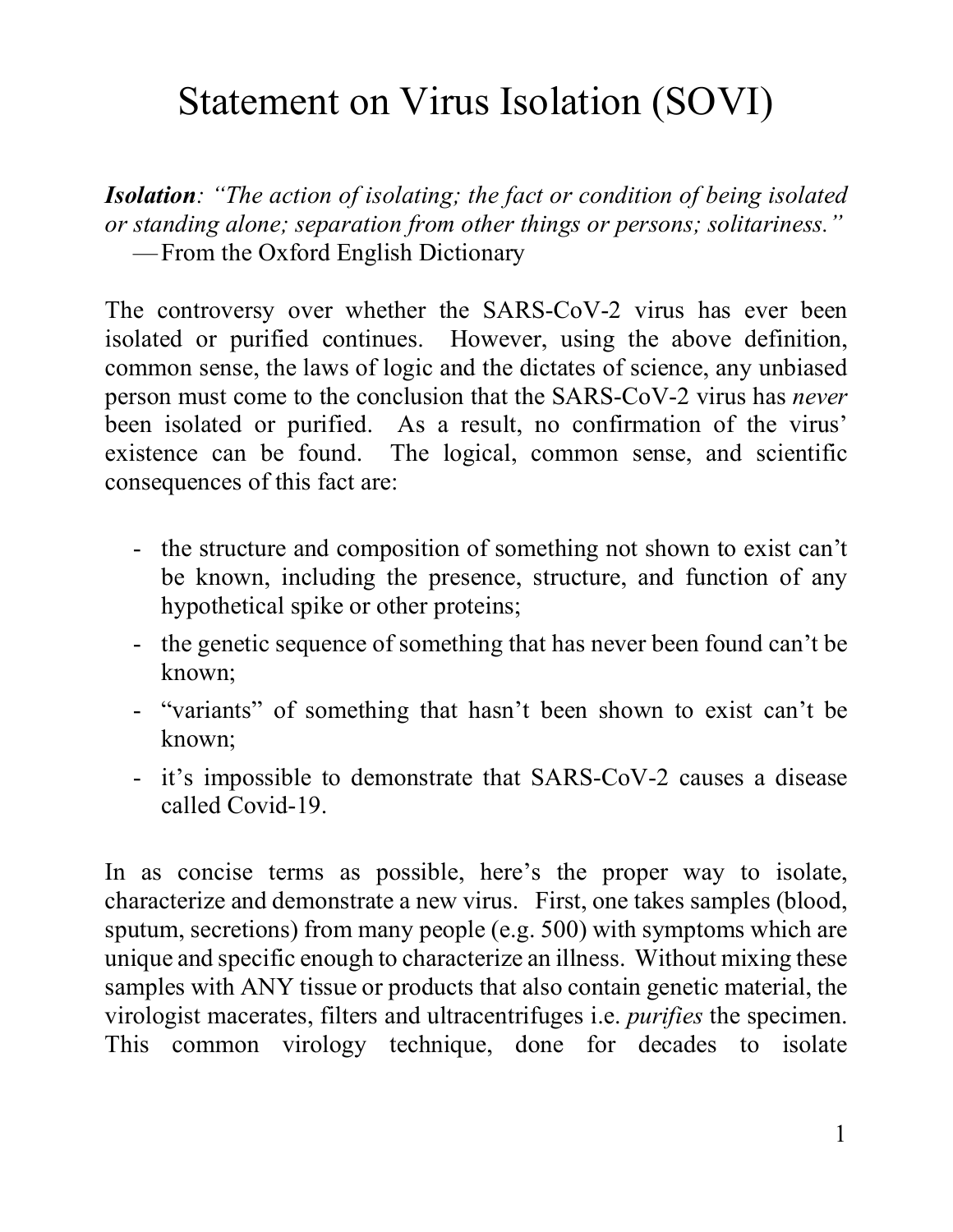bacteriophages<sup>[1](#page-1-0)</sup> and so-called giant viruses in every virology lab, then allows the virologist to demonstrate with electron microscopy thousands of identically sized and shaped particles. These particles are the isolated and purified virus.

These identical particles are then checked for uniformity by physical and/or microscopic techniques. Once the purity is determined, the particles may be further characterized. This would include examining the structure, morphology, and chemical composition of the particles. Next, their genetic makeup is characterized by extracting the genetic material directly from the purified particles and using genetic-sequencing techniques, such as Sanger sequencing, that have also been around for decades. Then one does an analysis to confirm that these uniform particles are exogenous (outside) in origin as a virus is conceptualized to be, and not the normal breakdown products of dead and dying tissues.<sup>[2](#page-1-1)</sup> (As of May 2020, we know that virologists have no way to determine whether the particles they're seeing are viruses or just normal break-down products of dead and dying tissues.) $^3$  $^3$ 

If we have come this far then we have fully isolated, characterized, and genetically sequenced an exogenous virus particle. However, we still have to show it is causally related to a disease. This is carried out by exposing a group of healthy subjects (animals are usually used) to this isolated, purified virus in the manner in which the disease is thought to be transmitted. If the animals get sick with the same disease, as confirmed by clinical and autopsy findings, one has now shown that the virus actually causes a disease. This demonstrates infectivity and transmission of an infectious agent.

None of these steps has even been attempted with the SARS-CoV-2 virus, nor have all these steps been successfully performed for any so-called

<sup>2</sup> "Extracellular Vesicles Derived From Apoptotic Cells: An Essential Link Between Death and Regeneration," Maojiao Li1 et al, Frontiers in Cell and Developmental Biology, 2020 October 2.

<span id="page-1-0"></span><sup>&</sup>lt;sup>1</sup> Isolation, characterization and analysis of bacteriophages from the haloalkaline lake Elmenteita, KenyaJuliah Khayeli Akhwale et al, PLOS One, Published: April 25, 2019.<br>https://journals.plos.org/plosone/article?id=10.1371/journal.pone.0215734 -- accessed 2/15/21

<span id="page-1-1"></span>

<span id="page-1-2"></span>https://www.frontiersin.org/articles/10.3389/fcell.2020.573511/full -- accessed 2/15/21<br><sup>3</sup> "The Role of Extraellular Vesicles as Allies of HIV, HCV and SARS Viruses," Flavia Giannessi, et al, Viruses, 2020 May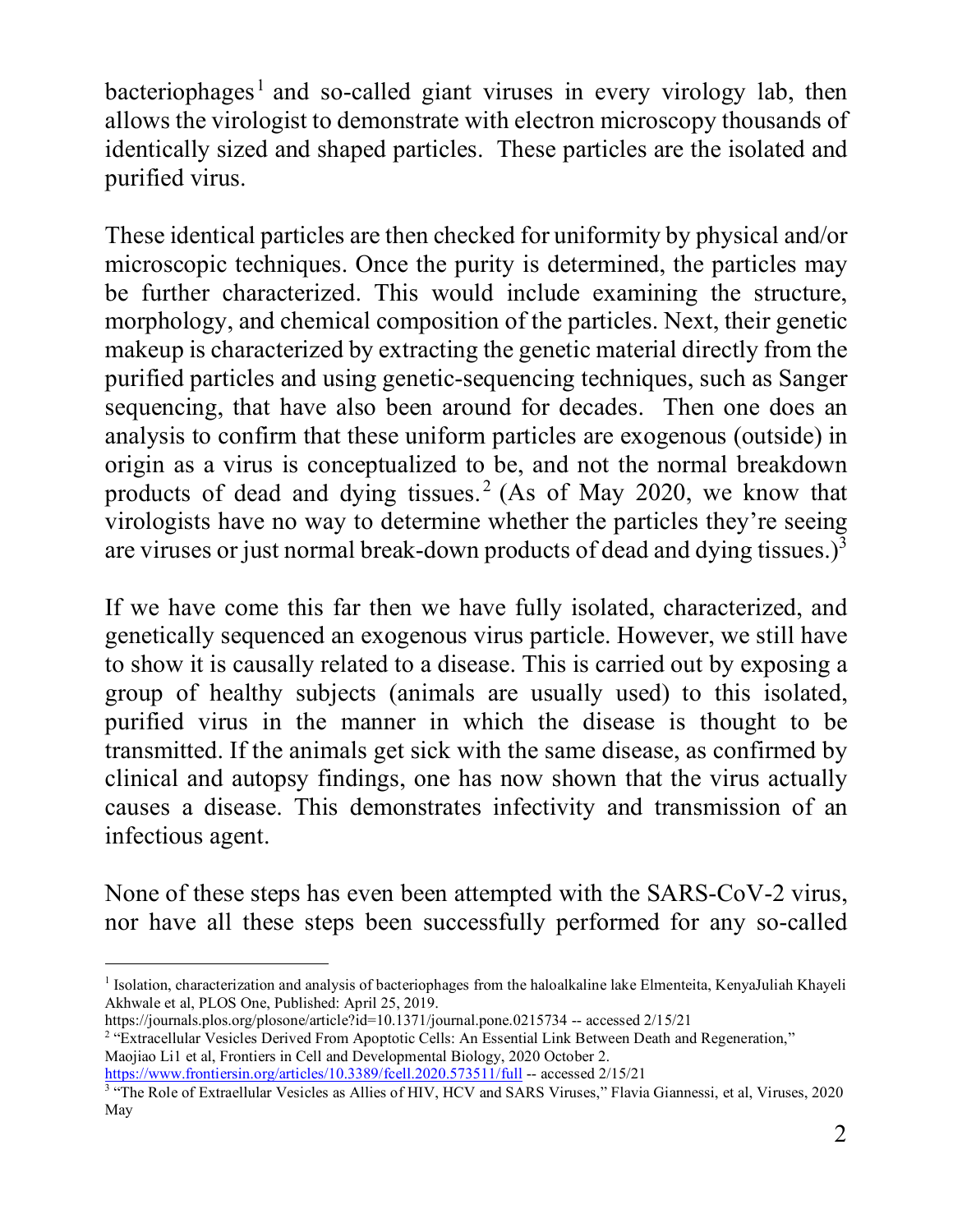pathogenic virus. Our research indicates that a single study showing these steps does not exist in the medical literature.

Instead, since 1954, virologists have taken unpurified samples from a relatively few people, often less than ten, with a similar disease. They then minimally process this sample and inoculate this unpurified sample onto tissue culture containing usually four to six other types of material — **all of which contain identical genetic material as to what is called a "virus."** The tissue culture is starved and poisoned and naturally disintegrates into many types of particles, some of which contain genetic material. Against all common sense, logic, use of the English language and scientific integrity, this process is called "virus isolation." This brew containing fragments of genetic material from many sources is then subjected to genetic analysis, which then creates in a computer-simulation process the alleged sequence of the alleged virus, a so called *in silico genome*. At no time is an actual virus confirmed by electron microscopy. At no time is a genome extracted and sequenced from an actual virus. This is scientific fraud.

The observation that the unpurified specimen — inoculated onto tissue culture along with toxic antibiotics, bovine fetal tissue, amniotic fluid and other tissues — destroys the kidney tissue onto which it is inoculated is given as evidence of the virus' existence and pathogenicity. This is scientific fraud.

From now on, when anyone gives you a paper that suggests the SARS-CoV-2 virus has been isolated, please check the methods sections. If the researchers used Vero cells or any other culture method, you know that their process was not isolation. You will hear the following excuses for why actual isolation isn't done:

- 1. There were not enough virus particles found in samples from patients to analyze.
- 2. Viruses are intracellular parasites; they can't be found outside the cell in this manner.